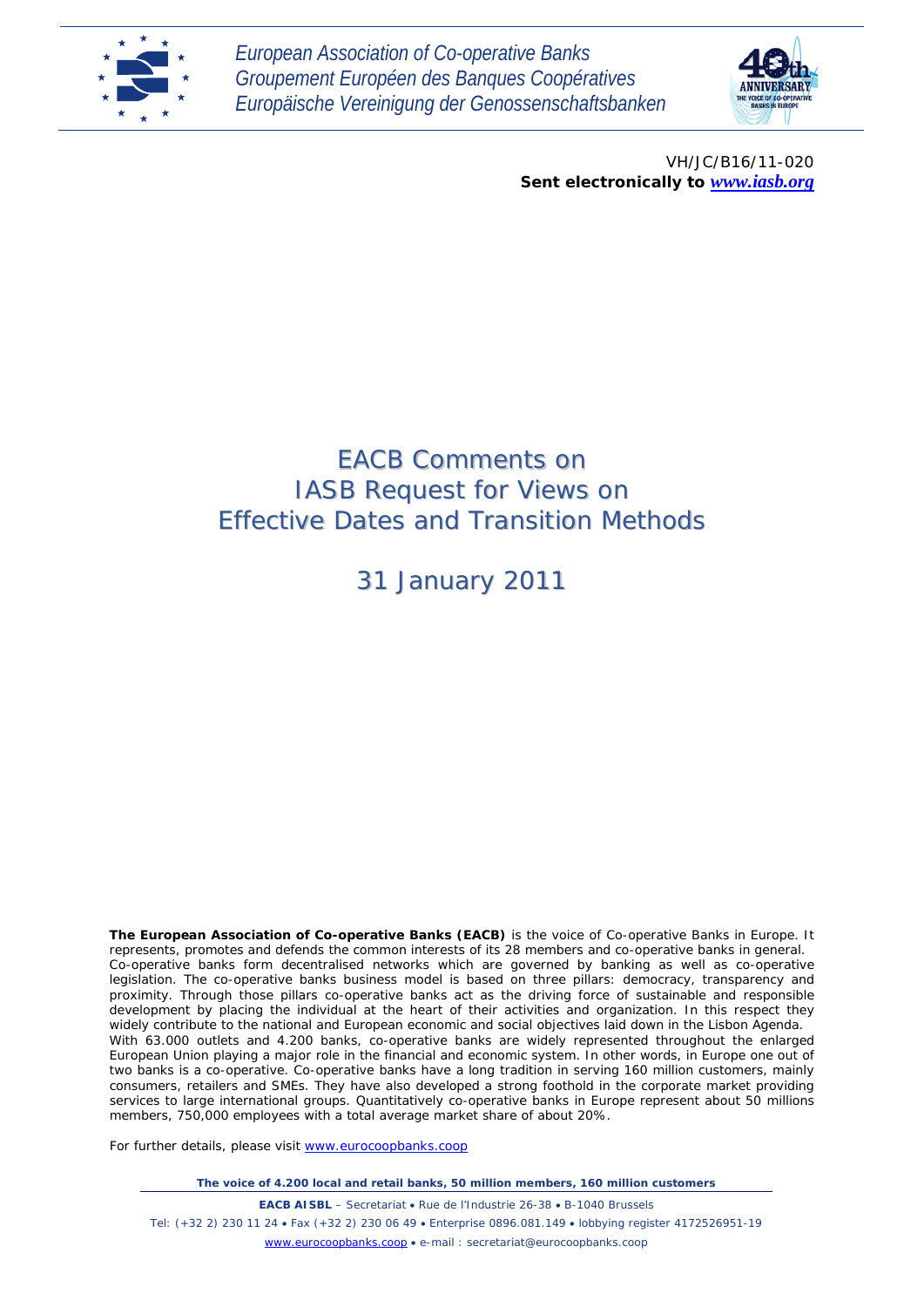



# **EACB responses to the ED questionnaire**

The members of the European Association of Cooperative Banks (EACB) are pleased to comment on the IASB's Request for Views on Effective Dates and Transition published in October 2010.

#### **Background Information**

#### **Question 1**

**Please describe the entity (or the individual) responding to this Request for Views.** 

**(a) Please state whether you are primarily a preparer of financial statements, an auditor, or an investor, creditor or other user of financial statements (including regulators and standard-setters). Please also say whether you primarily prepare, use or audit financial information prepared in accordance with IFRSs, US GAAP or both.** 

The European Association of Co-operative Banks (EACB) has 26 members consisting of co-operative banking groups in Europe and 2 non-European associated members (in Japan and Canada).

Our members are primarily preparers of financial statements but are also users in their credit granting activity capacities. Please consider however that our answers to the questions of the request for views are only given from a preparer perspective of financial reports.

#### **(b) If you are a preparer of financial statements, please describe your primary business or businesses, their size (in terms of the number of employees or other relevant measure), and whether you have securities registered on a securities exchange.**

The main business activities of our members are banking.

Quantitatively co-operative banks in Europe represent about 50 million members, 750,000 employees with a total average market share of about 20%.

# **(c) If you are an auditor, please indicate the size of your firm and whether your practice focuses primarily on public entities, private entities or both.**

n/a.

**(d) If you are an investor, creditor or other user of financial statements, please describe your job function (buy side/sell side/regulator/credit analyst/lending officer/standard-setter), your investment perspective (long, long/short, equity, or fixed income), and the industries or sectors you specialise in, if any.** 

n/a.

**(e) Please describe the degree to which each of the proposed new IFRSs is likely to affect you and the factors driving that effect (for example, preparers of financial statements might explain the frequency or materiality of the transactions to their business and investors and creditors might explain the**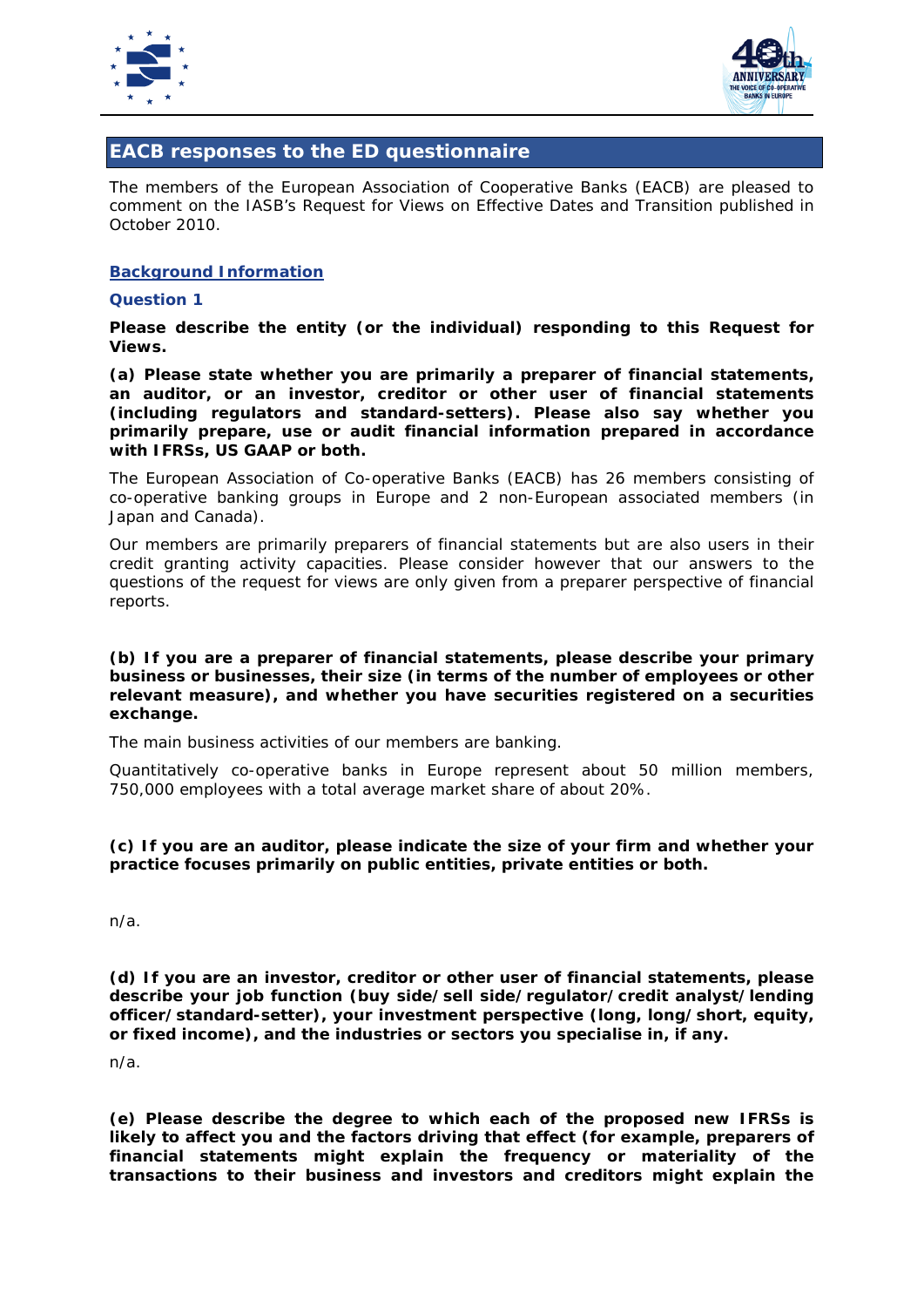



# **significance of the transactions to the particular industries or sectors they follow).**

The following new IFRSs would particularly affect our members:

- *Financial Instruments*

EACB members are particularly concerned by final changes that will be made to impairment (i.e. expected loss model),hedge accounting (portfolio hedge accounting) and the offsetting project when IFRS 9 will replace the IAS 39. We are looking forward to express our position to the IASB when proposals will be exposed for comment.

Moreover, we would like to take the opportunity to recall our strong reservations about some IFRS 9 requirements for classification and measurement of financial assets. In particular, the following remain an area of concerns for EACB members:

- The "new amortized cost" category defined in IFRS 9 is too restrictive and results in unjustified volatility because many instruments managed on a long term basis (i.e. illiquid instruments) would be recorded at fair value through profit and loss.
- The concept of fair value through OCI with no recycling of gains or loss when the asset is sold is not appropriate for equity investments and does not provide any useful information to investors. Instead, we would have preferred the maintenance of the "available for sale" category, which under some circumstance would have better ensured the readability of the P&L statement.
- We strongly believe that the bifurcation of embedded derivatives from host contracts should be allowed. Furthermore, we think that there should be the same criteria to assess financial assets and financial liabilities with embedded derivative.

- *Fair Value Measurement*

EACB took part in the IASB consultation process on Fair Value Measurement. In this respect, we would like to reiterate our strong support to the IASB's choice to retain a mixed-measurement model. Therefore, we are looking forward the publication of the final standard announced for 1Q 2011.

- *Leases*

Regarding IASB proposal on Leases, our members have strong reservation on the called "right-of-use approach" that would add a lot of complexity to financial reporting without making financial reports easier to compare, neither providing more decision-useful information for users. Furthermore, since financial institutions will have to use IFRS for prudential reports in the near future, we fear that additional regulatory capital could be required in order to accommodate the right-of-use assets recognized by lessees.

# - *Financial Instruments with Characteristics of Equity*

Moreover, in paragraph 4 of the request for views, it is stated that the responses to the consultation will also help the Board when it considers the effective dates and transition methods for its other projects such as *Financial Instruments with Characteristics of Equity*. Although, the members of the EACB are fully aware of the Board's October decision to postpone this project, we would like to underline its particular importance for co-operative banks (i.e. equity treatment of co-operative shares). Therefore, we will actively continue to follow this project, when it will appear again on the agenda of the Board, and we look forward to communicate with the IASB on the matter.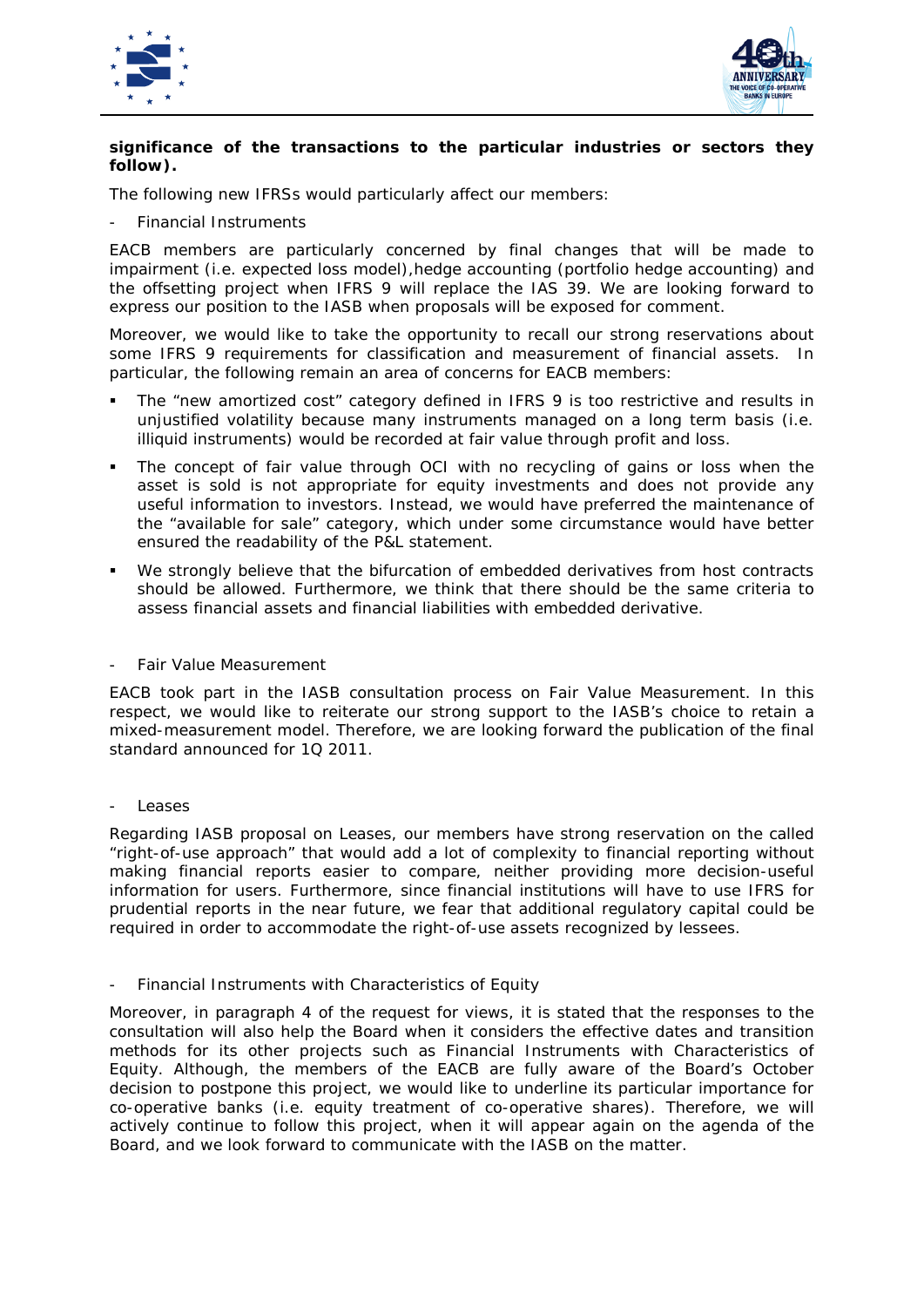



# **Preparing for transition to the new requirements**

# **Question 2**

**Focusing only on those projects included in the table in paragraph 18 of IASB Request for Views:** 

#### **(a) Which of the proposals are likely to require more time to learn about the proposal, train personnel, plan for, and implement or otherwise adapt?**

The projects included in the table in paragraph 18 of the request for view, we consider that the proposals, which would require the most resources to be implemented in our members' organization are Financial Instruments and Leases:

#### - *Financial Instruments*

Considering the importance of the implementation of IFRS 9 for our members' core business and the already expected huge consequences on IT systems, this standard is requiring the most of our members' attention. However, since some proposals (i.e. impairment, hedge accounting, asset and liability offsetting) are still under discussion, our members are not in a position to fully assess the IASB transition methods proposal for IFRS 9.

#### - *Leases*

Regarding Leases, in our comments to the ED, we express that the new standard should become effective no earlier than 2014 in order to give preparers enough time to make the necessary adjustments to their data processing systems and contract management. Moreover, we advocate that entities should not be obliged to apply the new rules retrospectively. In fact, we consider being too burdensome in practice to collect the required data for past periods for many lease arrangements.

#### **(b) What are the types of costs you expect to incur in planning for and adapting to the new requirements and what are the primary drivers of those costs? What is the relative significance of each cost component?**

Our members expect that the majority of the cost related to the adoption of the new standards would be the following: cost related to the development of new IT-system and the training of staff.

# **Question 3**

#### **Do you foresee other effects on the broader financial reporting system arising from these new IFRSs? For example, will the new financial reporting requirements conflict with other regulatory or tax reporting requirements? Will they give rise to a need for changes in auditing standards?**

As financial institutions, our members are concerned about the interaction with IFRS and regulatory capital requirement and their potential increase. (I.e. our concerns related to the ED proposals on Leases and Impairment).

Moreover, in some European jurisdictions there might have possible conflicts with taw law and thus, any change into accounting standard would have tax consequences, which required to be carefully assessed.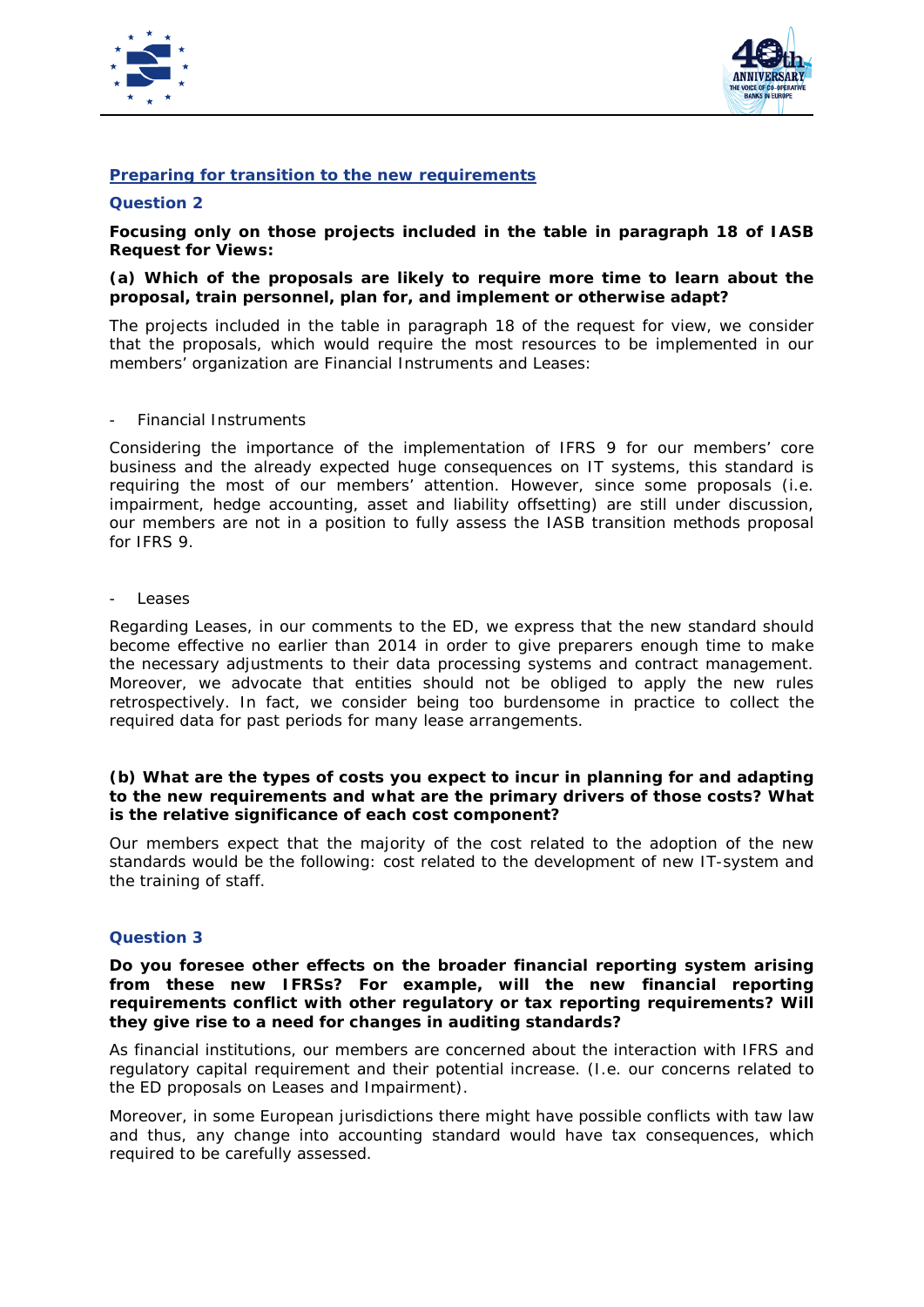



# **Question 4**

**Do you agree with the transition method as proposed for each project, when considered in the context of a broad implementation plan covering all the new requirements? If not, what changes would you recommend, and why? In particular, please explain the primary advantages of your recommended changes and their effect on the cost of adapting to the new reporting requirements.**

- *Leases*

See our responses above to question 2a.

# **Effective Dates for the new requirements and early adoption**

# **Question 5**

**In thinking about an overall implementation plan covering all of the standards that are the subject of this Request for Views:** 

**(a) Do you prefer the single date approach or the sequential approach? Why? What are the advantages and disadvantages of your preferred approach? How would your preferred approach minimise the cost of implementation or bring other benefits? Please describe the sources of those benefits (for example, economies of scale, minimising disruption, or other synergistic benefits).** 

As preparer of financial statements our members would prefer a single date approach to reduce the need to educate users about changes in financial reporting on a piecemal basis and to ensure consistent financial reporting with industries.

# **(b) Under a single date approach and assuming the projects noted in the introduction are completed by June 2011, what should the mandatory effective date be and why?**

- *Financial Instruments*

As proposals for impairment methodology, hedge accounting and asset and liability offsetting are still under development or in the middle of an assessment process by stakeholders, at this stage, it is rather difficult for our members to assess how long time it will take for IFRS 9 to be implemented.

However, we already know that an earlier application of IFRS 9 in 2013 with comparative information for 2012 would not to be realizable. In fact, we strongly believe that the financial sector in Europe will need at least three years time for the implementation of IFRS 9. Furthermore, for the time, we cannot identify stable interpretations of commentary literature, auditors and their chambers for the definition of business models.

Therefore, we would ask for an effective date of 1 January 2015.Moreover, our members advocate for applying a mechanism similar to the one applied for the transition to IAS 39 for first time adopters in 2005. The opening balance sheet should be restated with a reconciliation schedule between closing and opening balance sheets.

- *Leases*

See our responses above to question 2a.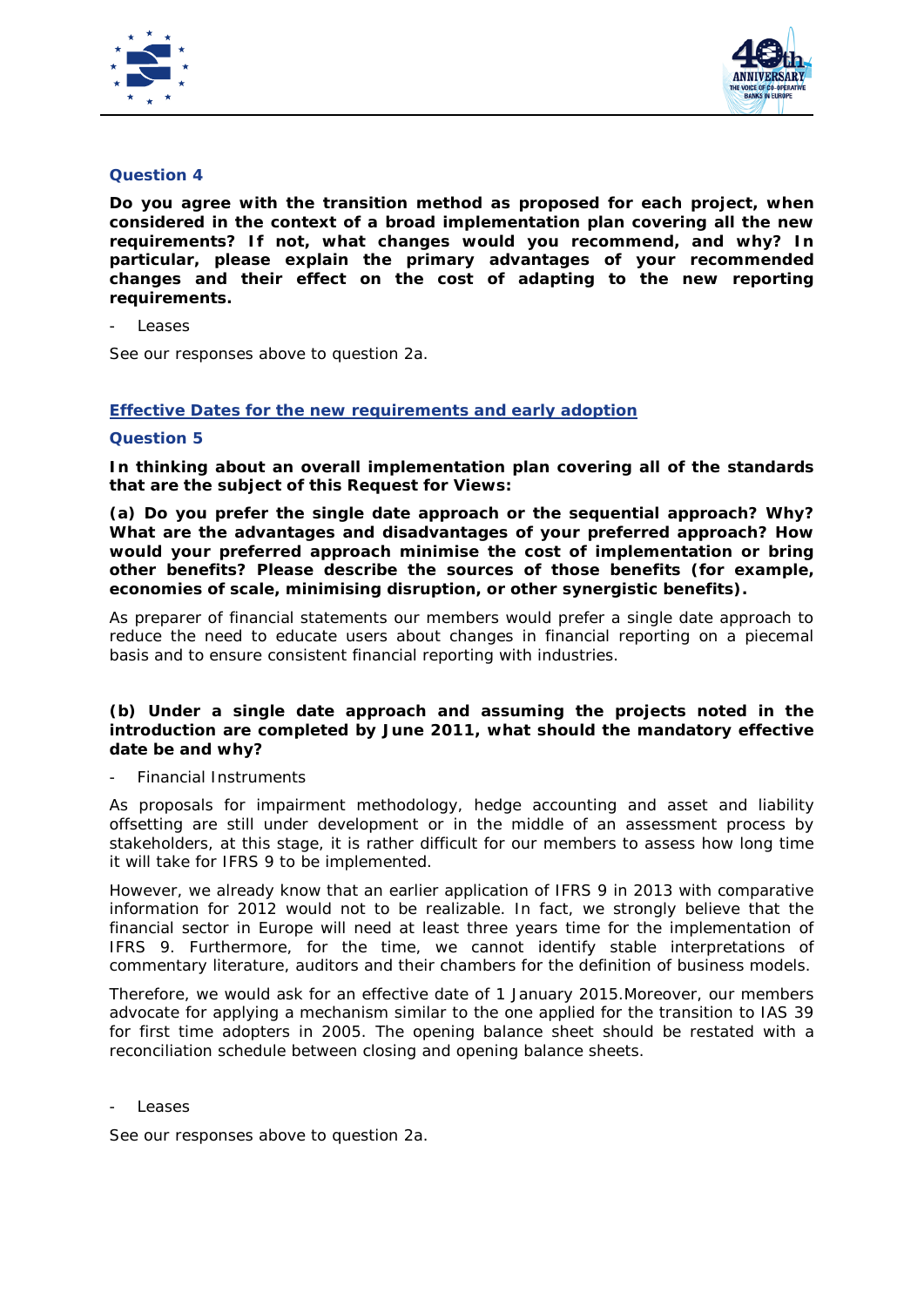



# **(c) Under the sequential approach, how should the new IFRSs be sequenced (or grouped) and what should the mandatory effective dates for each group be? Please explain the primary factors that drive your recommended adoption sequence, such as the impact of interdependencies among the new IFRSs.**

As indicate in 5a, EACB members support a single date approach.

Moreover, above all, considering transition to IFRS 9, we urge the IASB to consider carefully the needs of those entities that want to apply IFRS 9 as a whole rather than in stages.

#### **(d) Do you think another approach would be viable and preferable? If so, please describe that approach and its advantages.**

We do not have any specific view on the matter.

#### **Question 6**

**Should the IASB give entities the option of adopting some or all of the new IFRSs before their mandatory effective date? Why or why not? Which ones? What restrictions, if any, should there be on early adoption (for example, are there related requirements that should be adopted at the same time)?**

Generally, EACB members are supportive of the option to early adopt. In particular, those members, who will have to base the calculation of their regulatory capital on IFRS accounts, could see advantages to early apply the standards $^1\!\!$  $^1\!\!$  $^1\!\!$ .

However, in the particular case of IFRS 9, not all members are convinced of the benefit of an early adoption. As stated previously, IFRS 9 is a very complex standard and entities would need time to imply it. Therefore, most of our members will not use an early adoption option.

#### **Question 7**

**Do you agree that the IASB and FASB should require the same effective dates and transition methods for their comparable standards? Why or why not?**

As EACB expressed in the past, we strongly believe that the convergence should always be an aim for the new standards. However, this should never override the quality aspect (which is the most important criteria).

#### **Question 8**

**Should the IASB permit different adoption dates and early adoption requirements for first-time adopters of IFRSs? Why, or why not? If yes, what should those different adoption requirements be, and why?**

n/a.

<span id="page-5-0"></span> <sup>1</sup> Currently, in some European countries (e.g. in Germany), although banks are already IFRS users for their annual accounts, the calculation of their regulatory capital should be based on national GAAP. However, in 2016, our German members will have to use their IFRS accounts in the calculation of their regulatory capital. Therefore, to reach a high level of quality when implementing the new prudential requirements, some of them would like to have the opportunity to apply IFRS 9 and the new insurance standards already in 2014 on a voluntary basis only.